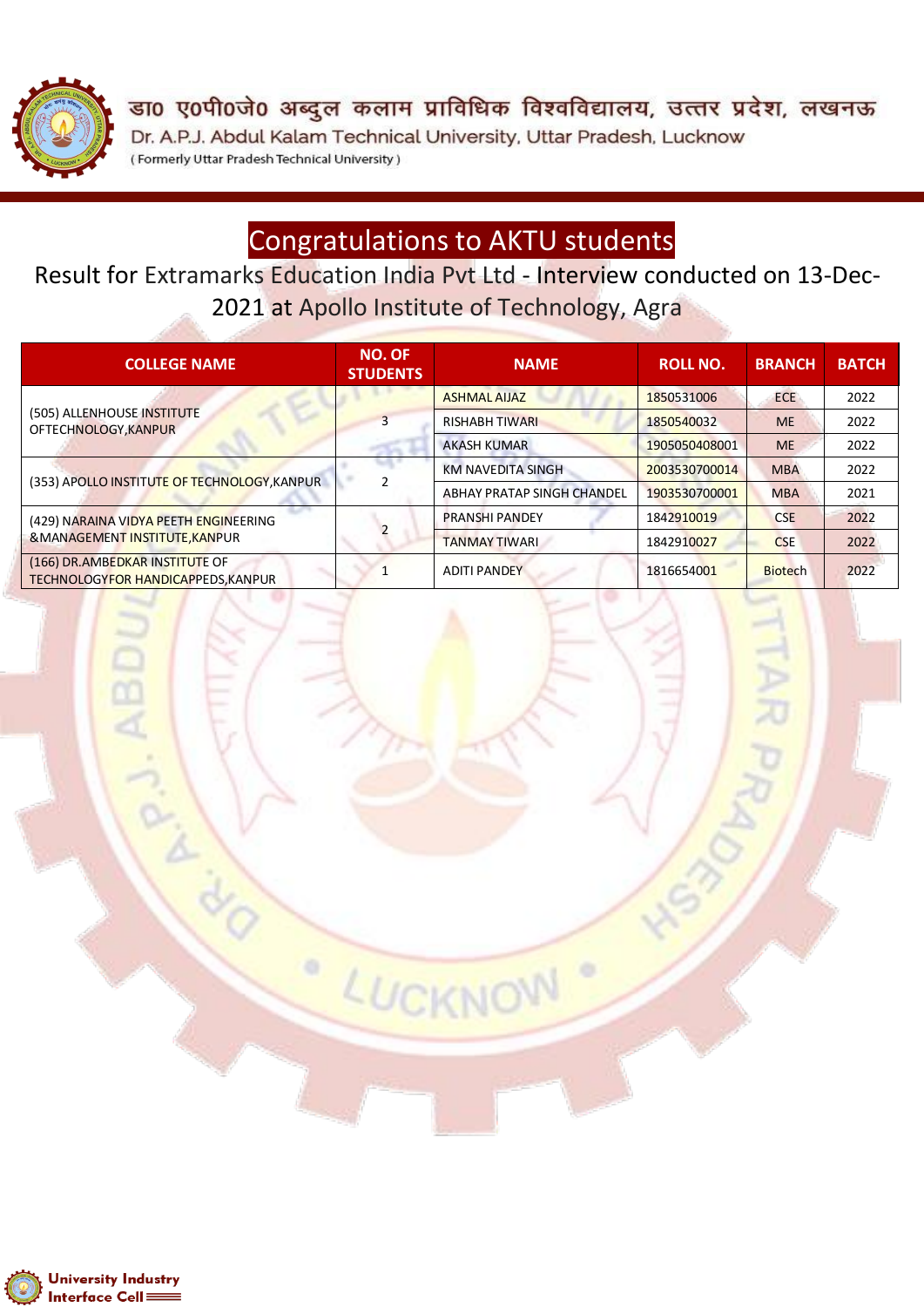## Congratulations to AKTU students

## Result for Extramarks Education India Pvt Ltd - Interview conducted on 27-Oct-2021 at Kashi Institute of Technology, Varanasi

| <b>COLLEGE NAME</b>                                                    | <b>NO. OF</b><br><b>STUDENTS</b> | <b>NAME</b>              | <b>ROLL NO.</b> | <b>BRANCH</b> | <b>BATCH</b> |
|------------------------------------------------------------------------|----------------------------------|--------------------------|-----------------|---------------|--------------|
| (428) KASHI INSTITUTE OF TECHNOLOGY, VARANASI                          |                                  | <b>AMAN CHOUDHARY</b>    | 1842800004      | Civil         | 2022         |
|                                                                        |                                  | <b>ANNAPURNA SINGH</b>   | 1842810012      | <b>CSE</b>    | 2022         |
|                                                                        |                                  | <b>DEVENDRA SINGH</b>    | 1842810027      | <b>CSE</b>    | 2022         |
|                                                                        | 11                               | <b>JAYATI TRIPATHI</b>   | 1842810035      | <b>CSE</b>    | 2022         |
|                                                                        |                                  | <b>SHALINI CHAURASIA</b> | 1842810075      | <b>CSE</b>    | 2022         |
|                                                                        |                                  | <b>ARNIMA MISHRA</b>     | 1842821003      | EEE.          | 2022         |
|                                                                        |                                  | <b>ANKIT SRIVASTAVA</b>  | 2004280700008   | <b>MBA</b>    | 2022         |
|                                                                        |                                  | SHIVANI SINGH            | 2004280700044   | <b>MBA</b>    | 2022         |
|                                                                        |                                  | <b>ANANYA GUPTA</b>      | 2004280700006   | <b>MBA</b>    | 2022         |
|                                                                        |                                  | <b>SUDHANSHU PATHAK</b>  | 2004280700051   | <b>MBA</b>    | 2022         |
|                                                                        |                                  | HIMANSHI SANTOSH         | 1904290700015   | <b>MBA</b>    | 2021         |
| (162) SHAMBHU NATH INSTITUTE OF ENGG. &<br><b>TECHNOLGY, ALLAHABAD</b> |                                  | <b>GANESH GIRI</b>       | 1816210024      | <b>CSE</b>    | 2022         |

LUCKNOW

۰



AB<sub>I</sub>